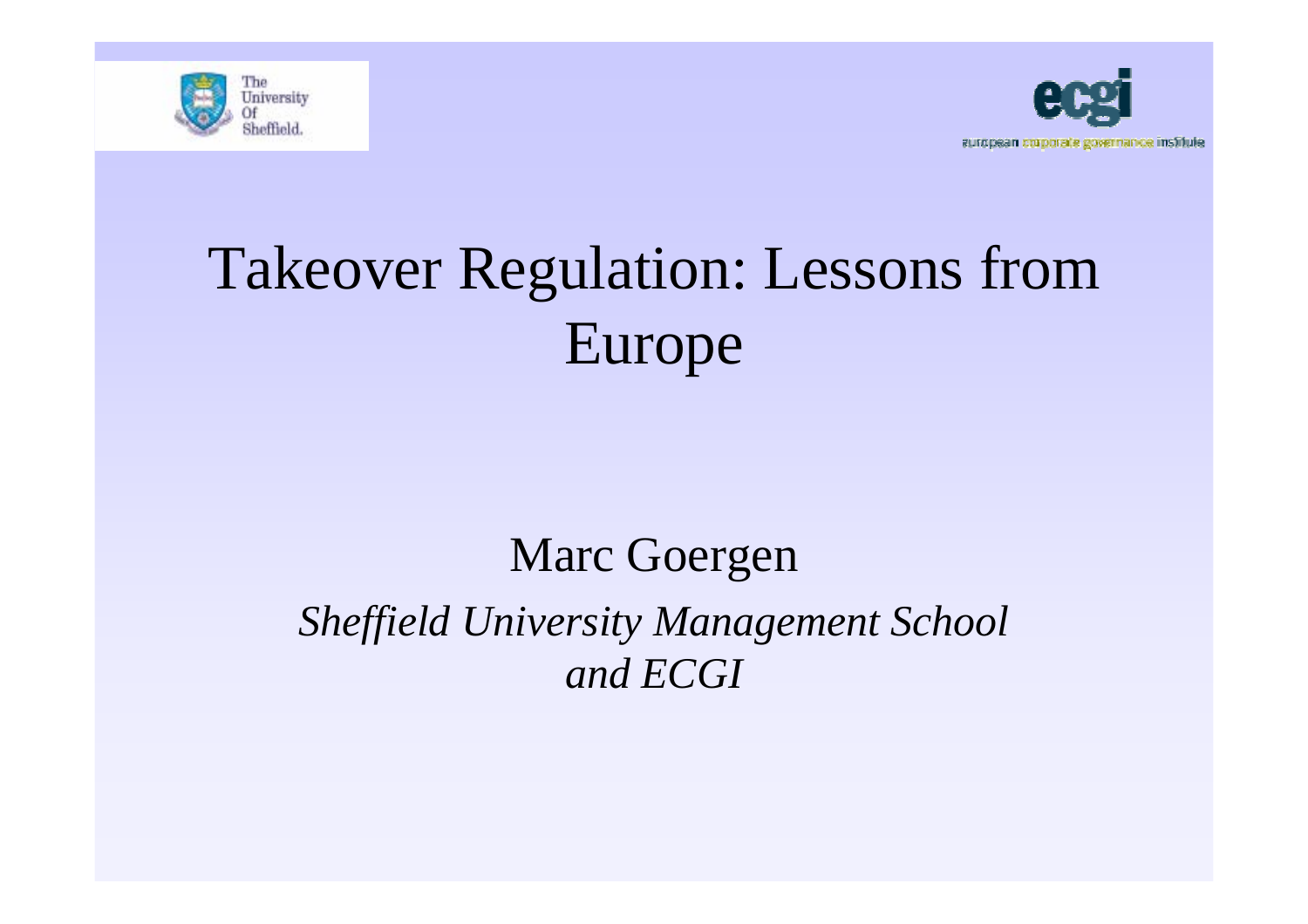- Fore-runner was UK City Code
- $\bullet$ City Code served as model for
	- Many European countries
	- Asian countries (Malaysia and Singapore)
- Main principles of City Code
	- Mandatory tender offer
	- Principle of equal treatment
	- Board neutrality of targets
	- Management cannot install anti-takeover devices without shareholder approval
	- Code is enforced by Takeover Panel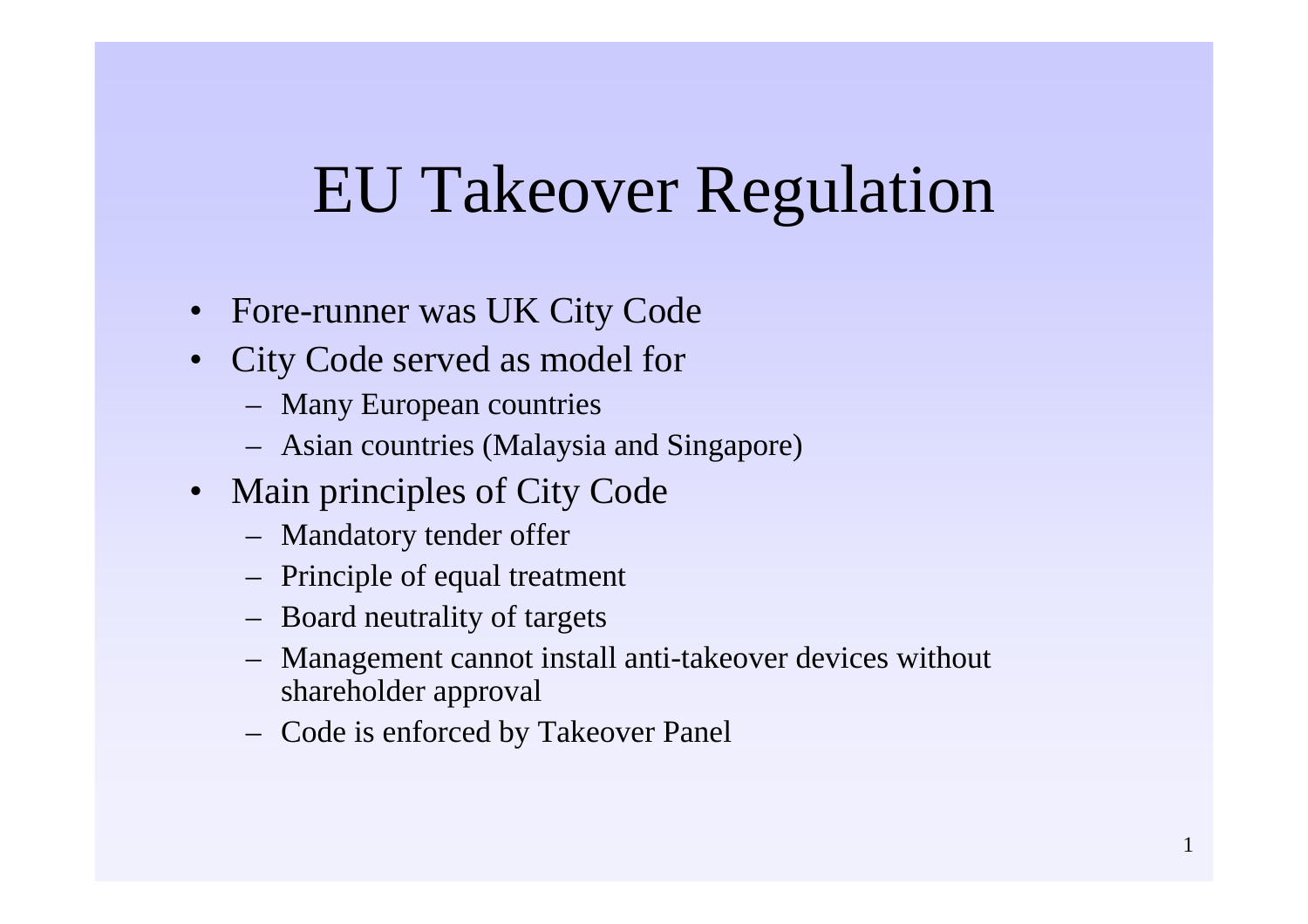- EU Takeover Bids Directive
	- –Since late 1980s EU Commission had tried to work out common takeover rules
	- Draft of directive modelled on City Code
		- Mandatory-bid rule
		- Principle of equal treatment
		- Squeeze-out rule and sell-out right
		- Principle of board neutrality
		- Break-through rule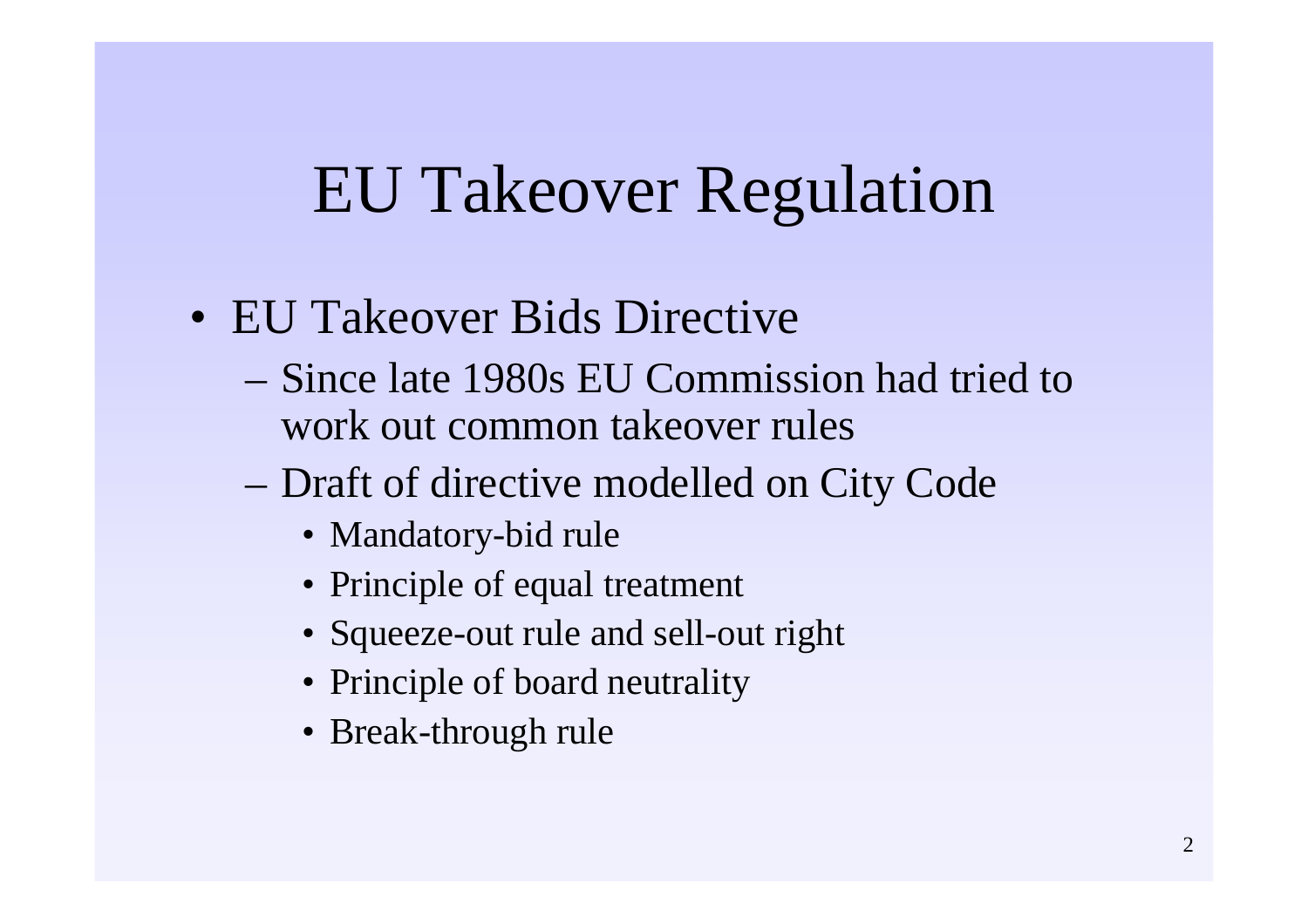- Strong opposition from several EU countries
	- Germany did not want to remove anti-takeover devices
		- Still stunned by takeover of Mannesmann by Vodafone
		- Worry about Volkswagen falling into foreign hands
		- Major stumbling block was break-through rule
	- –Sweden was also worried about its sacred cows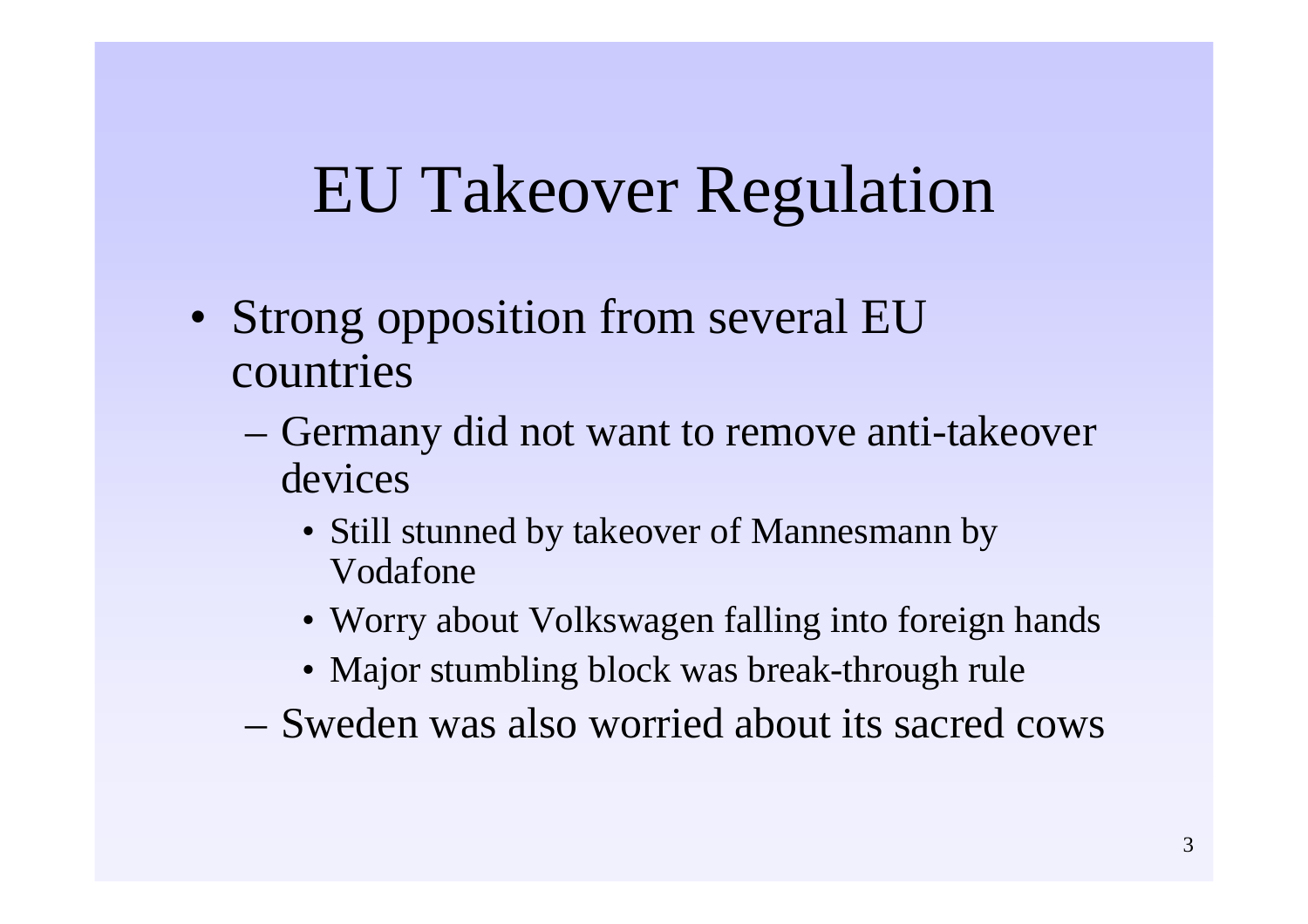- EU Takeover Bids Directive was adopted in 2004
	- Breakthrough-rule does not apply where
		- Member States hold special rights
		- National law confers special rights
	- –The courts are the *ultimate arbiter*
		- Targets can launch lengthy law suits to stall hostile bids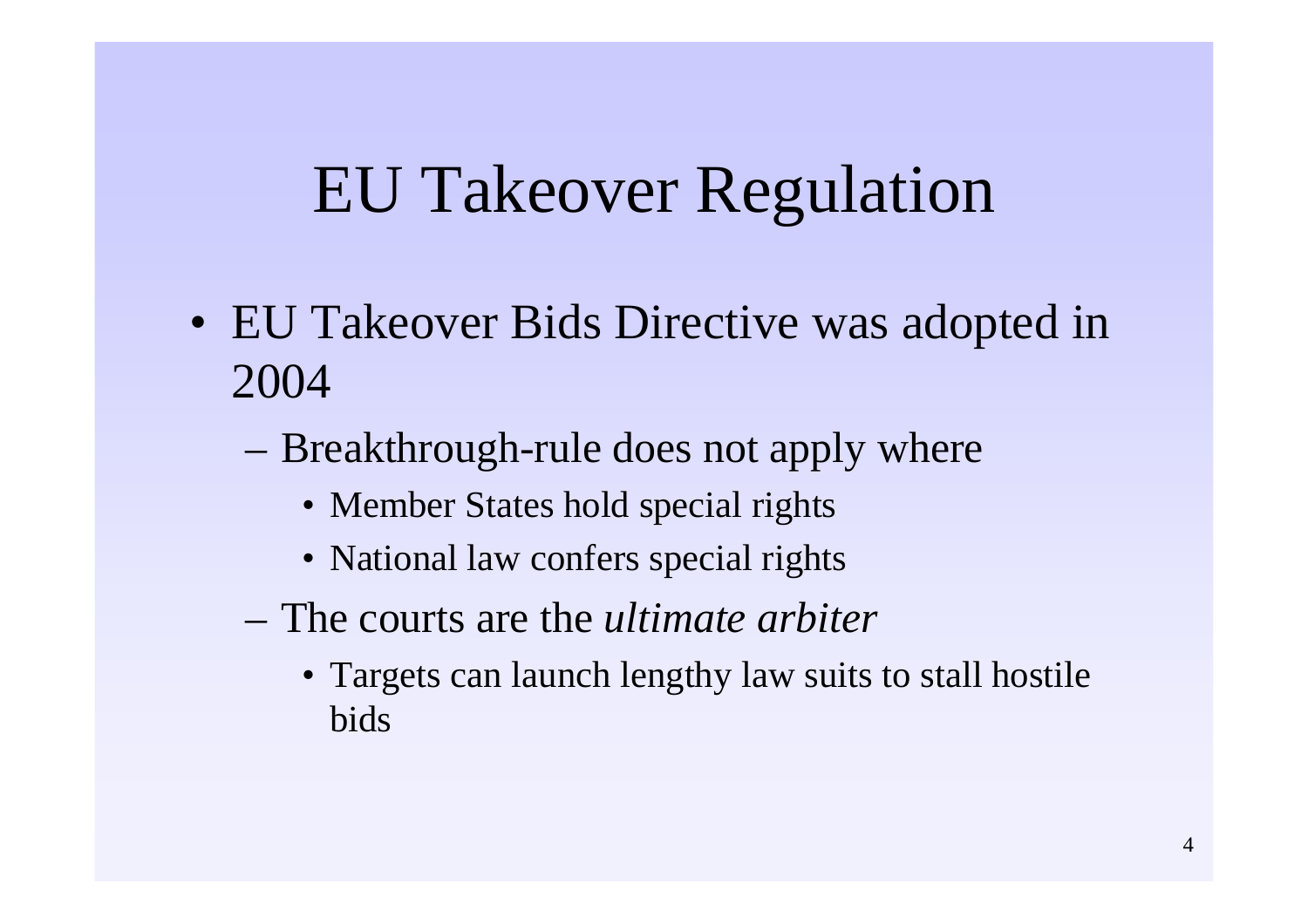

Source: Milhaupt (2005)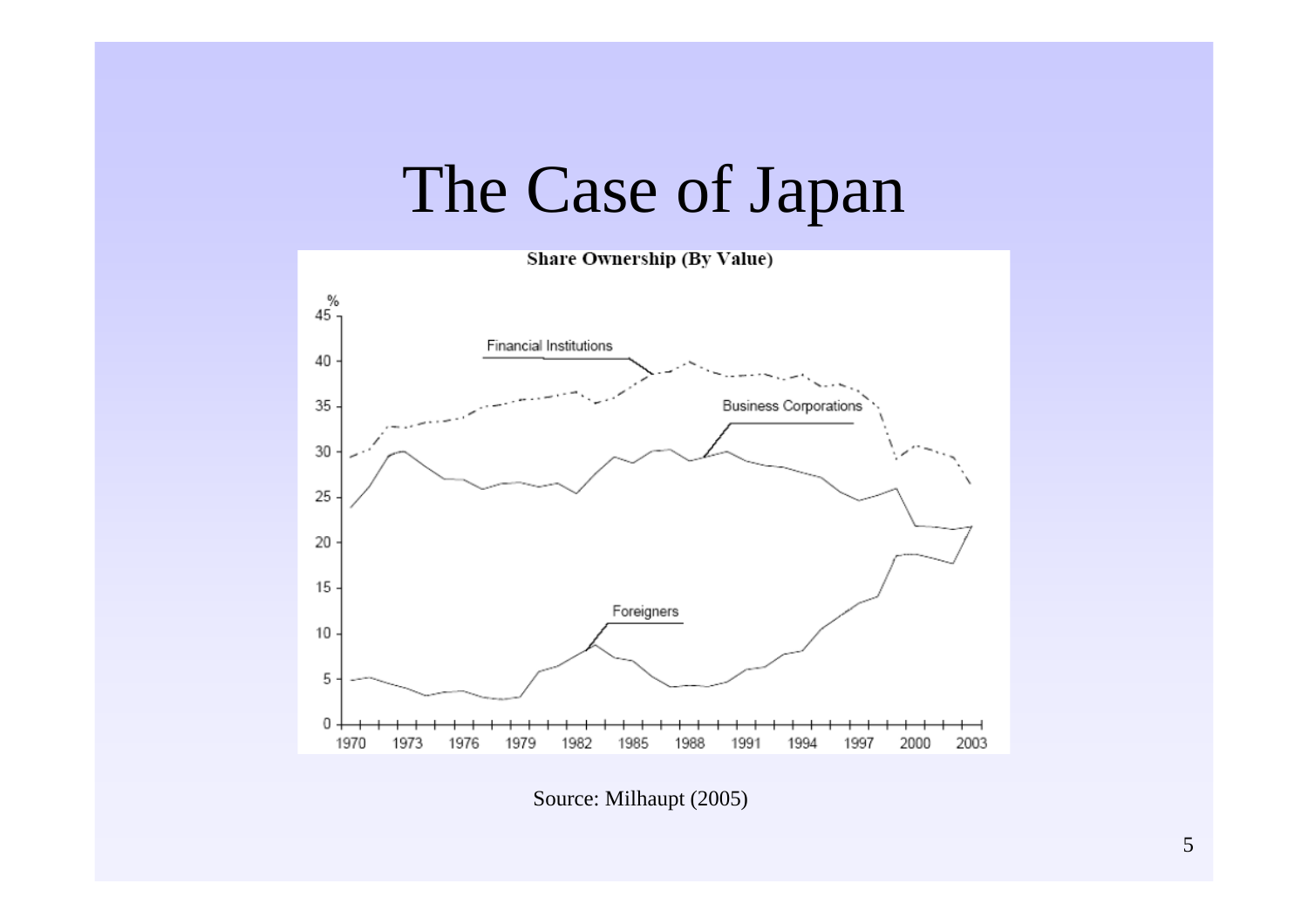- Fligstein (2001)
	- *"There is no market for corporate control in Japan, and there is not likely to be one."*
- Massive increase in M&A activity
- During 2004-5 there have been several hostile bids
	- Mitsubishi Tokyo Financial Group-UFJ-Sumitomo
	- Livedoor-Nippon Broadcasting-Fuji TV

…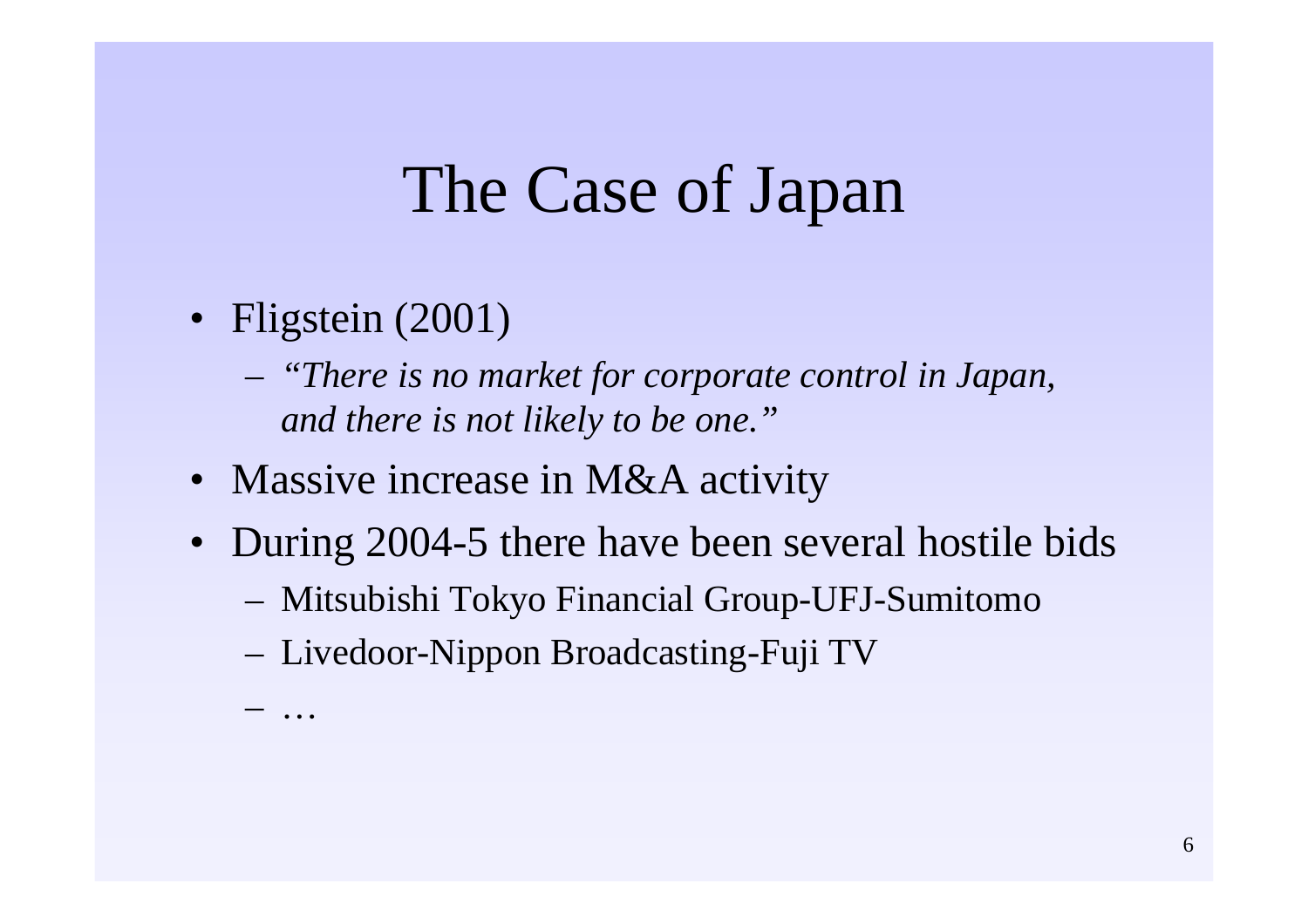- Emotions are running high
	- Old Japan vs New Japan
	- Livedoor is run by college dropout in jeans and t-shirt
	- American capitalism/vulture capitalism
- Use of new tactics
	- Litigation
	- Proxy fights
	- Poison pills

…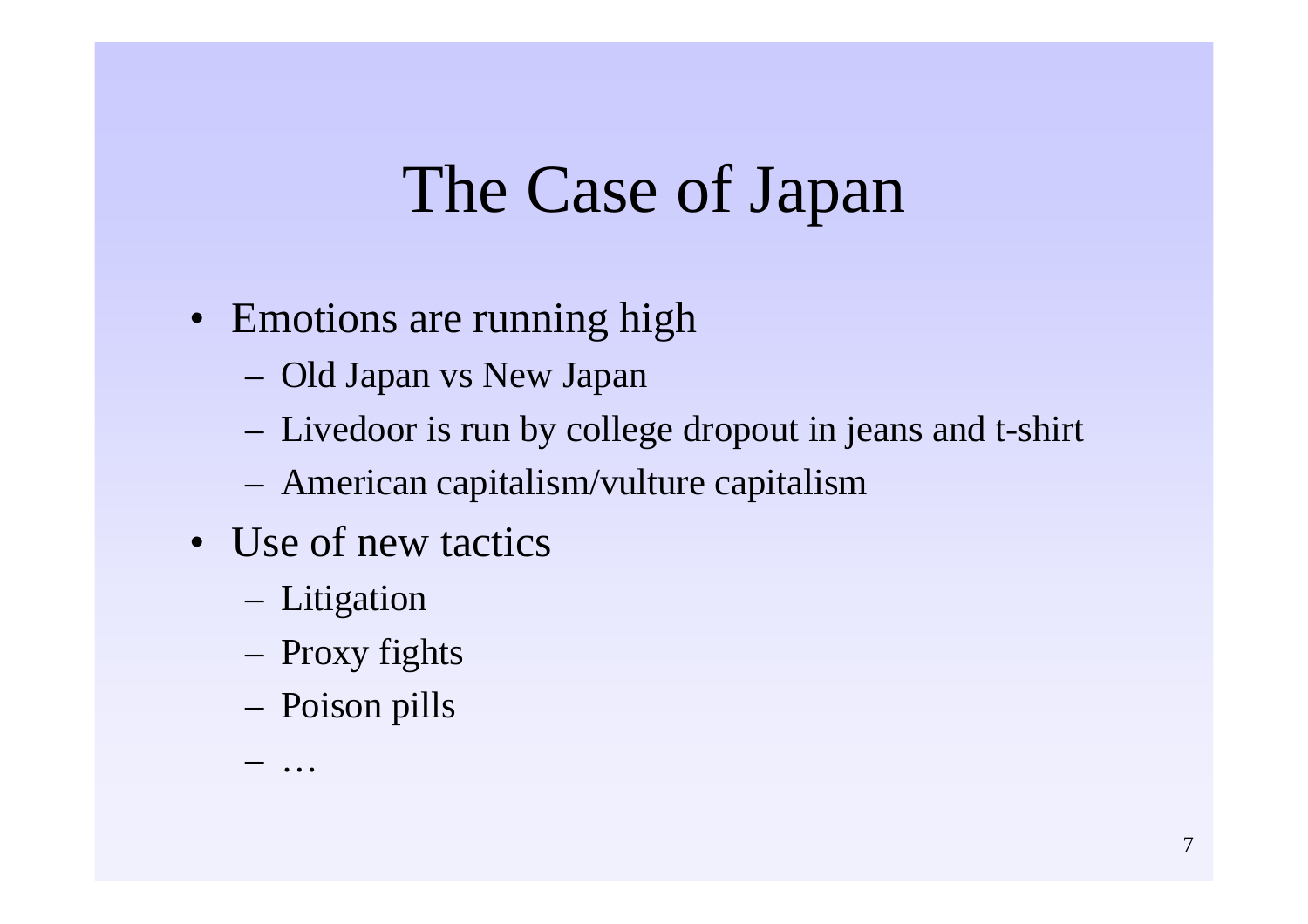- Japan has adopted the Delaware model – Japanese courts have made decisions similar Delaware court decisions
- Why not the UK City Code?
	- Its rules are relatively straightforward and easy to enforce
	- Delaware is a complex legal doctrine
	- Japan's tender offer procedure is modelled on City Code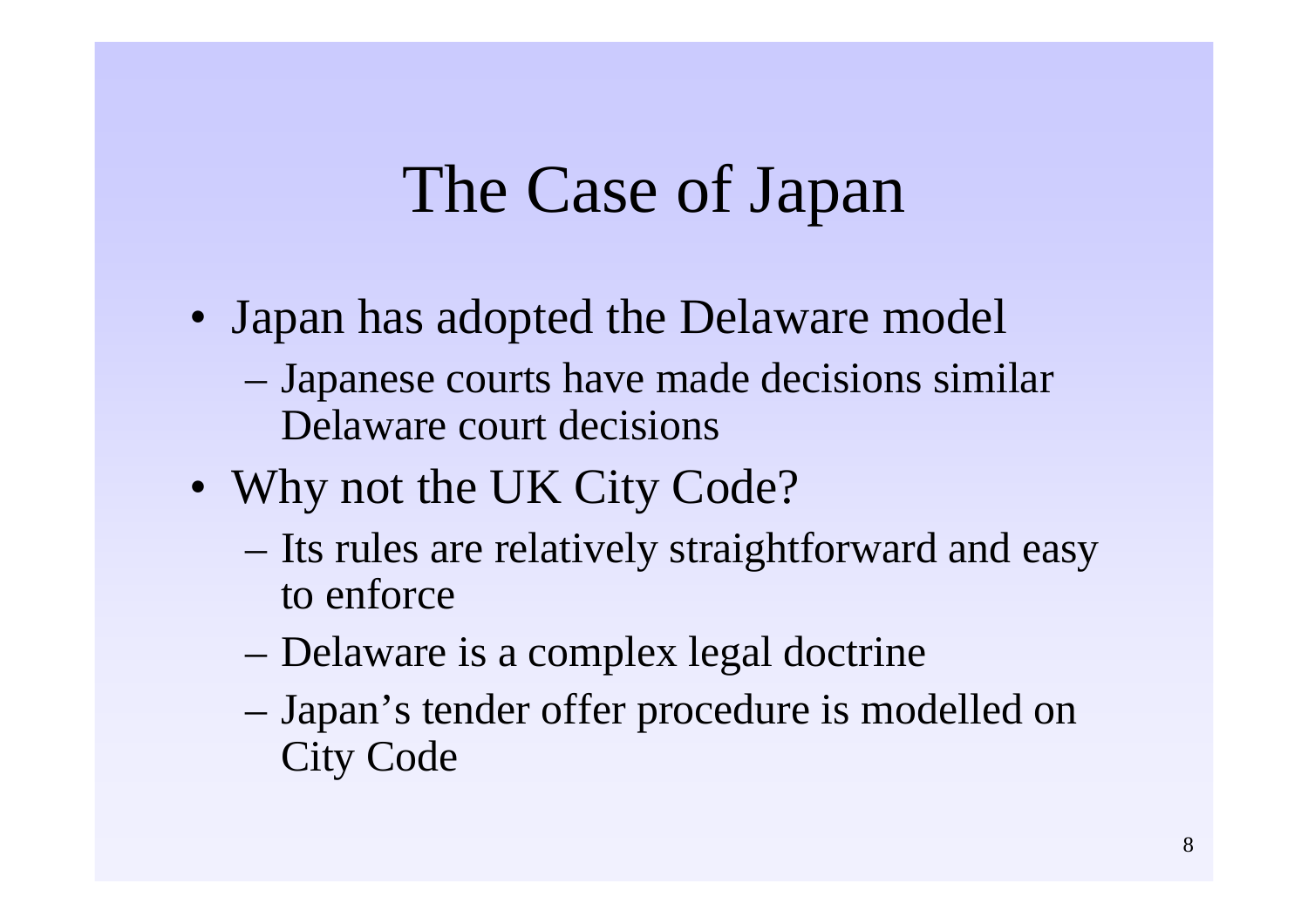- So why Delaware?
	- Familiar to Japanese lawyers, judges and bureaucrats
	- Delaware law is more protective of management (Milhaupt 2005)
		- Managers may be able to use anti-takeover devices
		- More in line with the Japanese stakeholder model